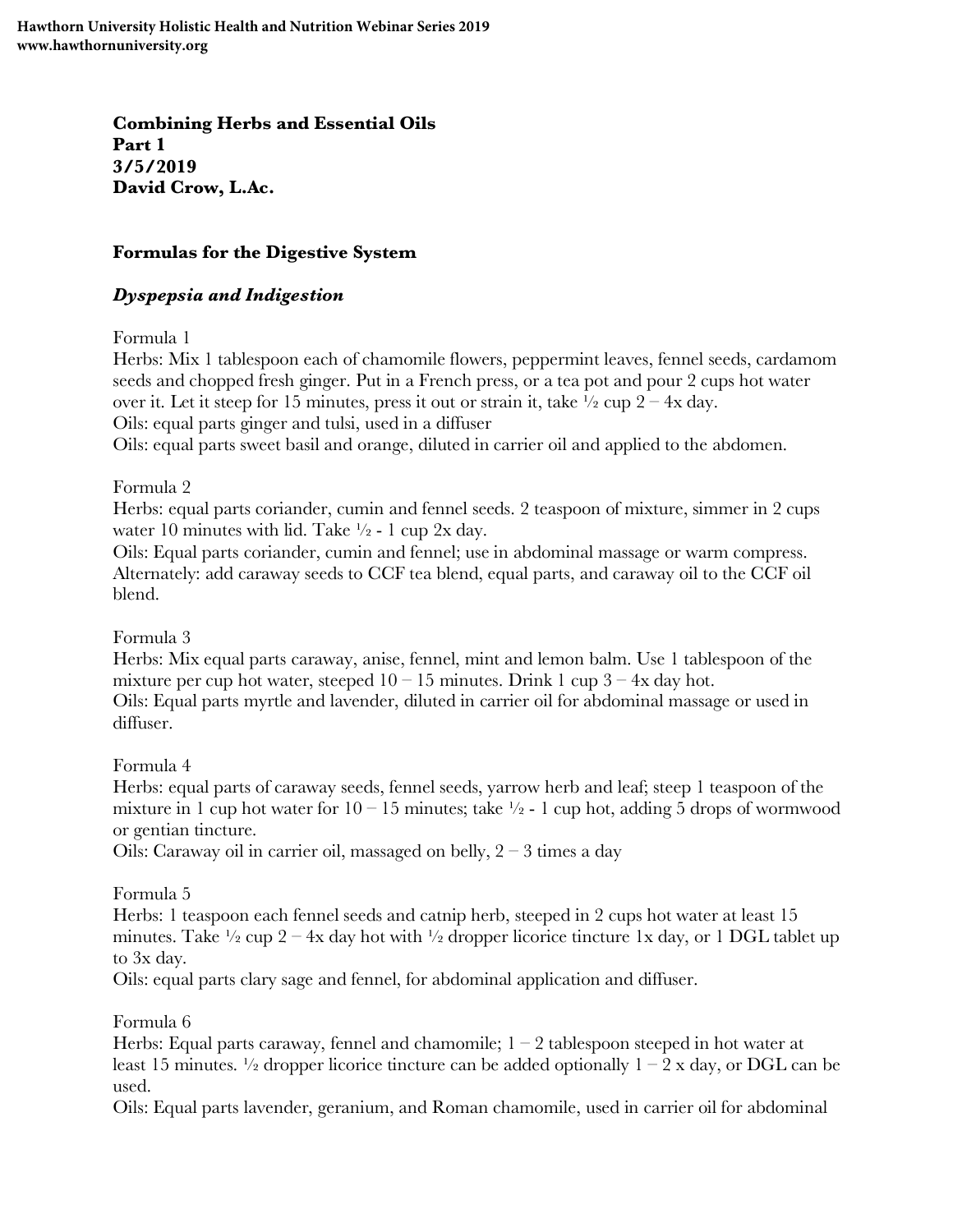compress or massaged.

### Formula 7

Herbs: 1 cup peppermint tea, with 1 dropper linden tincture,  $2 - 3x$  day.

Oils:  $1 - 2$  drops neroli in carrier oil applied to the abdomen, and for direct inhalation as single note perfume.

### Formula 8

Herbs: Equal parts peppermint, anise, lemon balm, infuse 1 tablespoon per cup in hot water as usual. Take  $\frac{1}{2}$  - 1 cup 2 – 3x day hot, before meals, with optional 5 drops wormwood tincture. Oils: 2 parts bergamot, 1 part ginger for use in diffuser, direct inhalation, or properly diluted for abdominal massage

# Formula 9

Herbs: Equal parts peppermint, lemon grass and and lemon balm; steep 1 teaspoon mixture in 1 cup hot water at least 10 minutes. Take  $\frac{1}{2}$  cup 2 – 4x day, with one dropper tincture of licorice 1  $-$  2x day for short durations, or 1 tablet DGL each time.

Oils: Equal parts of two or three of your favorite citrus oils, diluted properly in carrier oil, for abdominal massage or in diffuser.

### Formula 10

Herbs: Make mild ginger tea using 1 teaspoon chopped fresh root per two cups water, simmered 5 – 10 minutes. Mix equal parts fennel, chamomile, and peppermint, and infuse 1 tablespoon mixture per cup ginger tea. Take  $\frac{1}{2}$  - 1 cup, optionally adding 5 -10 drops of angelica tincture. Oils: Equal parts marjoram and geranium, diluted for abdominal massage, compress or in diffuser.

# *Formulas for Hydrochloric Acid Imbalances and Esophageal Reflux*

Formula 1

Herbs: 1 cup chamomile tea, with  $\frac{1}{2}$  dropper each of licorice and goldenseal tincture and  $\frac{1}{4}$ teaspoon slippery elm or marshmallow root powder,  $2 - 3x$  day, before meals. Oils: equal parts lavender and geranium, for abdominal applications or in diffuser

Formula 2

Herbs: Prepare fennel tea infusing 1 teaspoon per cup hot water as usual. Take  $\frac{1}{2}$  - 1 cup warm  $2 - 3x$  day between meals, adding  $\frac{1}{4}$  teaspoon licorice root powder and  $\frac{1}{4}$  teaspoon marshmallow root powder or slippery elm powder

Oils: Use 1 drop Roman chamomile in carrier oil for abdominal massage or on compress

Formula 3

Herbs: 2 tablespoons ground flax seed in 1 liter water; bring to a boil, let it simmer 5 minutes, strain liquid. Use the liquid to make teas of fennel, chamomile, peppermint and or lemon balm. Take  $\frac{1}{2}$  cup  $2 - 4x$  day

Oils: Combine with equal parts coriander and a citrus, for abdominal applications or for the diffuser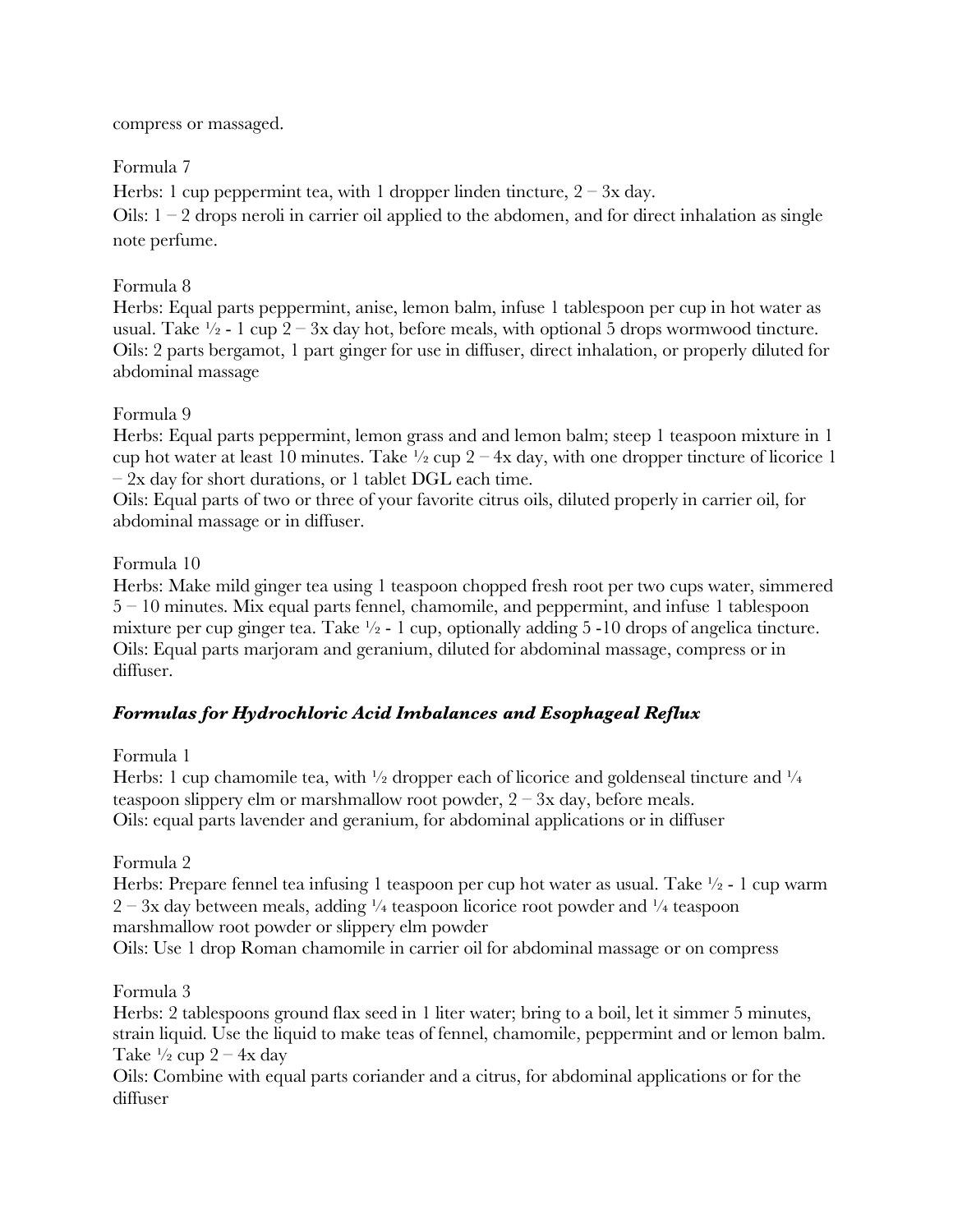### *Formulas for Anorexia*

Formula 1

Herbs: 5 drops each of gentian, angelica, cardamom and bayberry tinctures, in  $\frac{1}{2}$  cup hot water or ginger or peppermint or ginger/peppermint tea, 2x day 15 minutes before lunch and dinner. Oils: Equal parts orange and tulsi, use in diffuser.

Formula 2

Herbs: Take  $\frac{1}{4}$  -  $\frac{1}{2}$  teaspoon of amla powder with  $\frac{1}{2}$  cup ginger tea, 2x day, before breakfast and dinner.

Oils: Equal parts of cardamom, rosemary and ginger, diluted in a carrier oil for abdominal applications, or used for direct inhalation or in diffuser.

Formula 3

Herbs:  $\frac{1}{4}$  -  $\frac{1}{2}$  teaspoon trikatu powder, taken with warm water 2x day before breakfast and dinner.

Oils: equal parts ginger and oregano, highly diluted in carrier oil for abdominal applications or used for direct inhalation and in diffuser.

Formula 4

Herbs: Prepare ginger tea as usual. Steep one teaspoon each of peppermint and yarrow in two cups ginger tea. Take  $\frac{1}{2}$  cup  $2 - 3x$  day, 30 minutes before meals.

Additions:  $5 - 10$  drops total of one or more of tinctures of wormwood, gentian and/or angelica. Oils: Equal parts bergamot, anise, and tulsi, diluted in a carrier oil for abdominal applications or used for direct inhalation from perfume strip or in diffuser.

#### *Formulas for Treating Constipation*

Formula 1

Herbs: Chamomile and peppermint, 1 teaspoon each steeped in 2 cups hot water. Take  $\frac{1}{2}$  - 1 cup 3x day before meals, adding 1 dropper of dandelion root tincture.

Oils: equal parts fennel, chamomile and lavender, diluted in carrier oil for abdominal massage.

Formula 2

Herbs:  $\frac{1}{4}$  -  $\frac{1}{2}$  teaspoon triphala powder in  $\frac{1}{2}$  cup warm water or ginger tea, in the evening between dinner and bed.

Oils: 2 parts fennel and 1 part ginger oil, diluted in carrier oil; warm the oil and use for abdominal massage in morning before eating or last at night.

Formula 3

Herbs:  $\frac{1}{2}$  - 1 teaspoon ground flax seed or psyllium or slippery elm powder, mixed well in a large glass of water, taken first in the morning.

Oils: equal parts of marjoram and sweet orange, diluted in carrier oil for abdominal massage after drinking mixture, and for diffuser.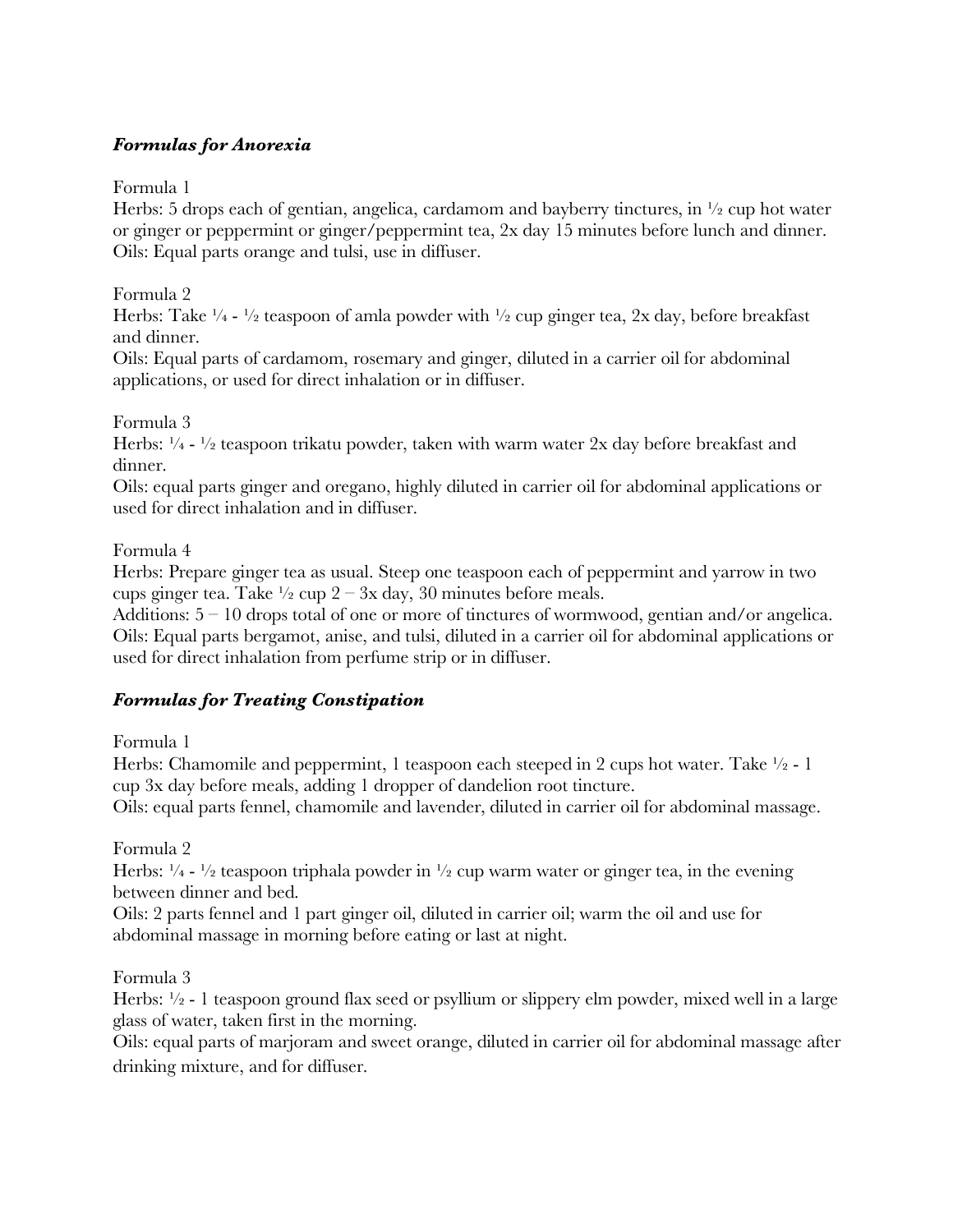Formula 4

Herbs: mix equal parts cascara, Oregon grape root and rhubarb root powders. Take 1/8 - 1/4 teaspoon with ginger tea first in the morning and last at night.

Oils: blend equal parts fennel, lemon, and clary sage, use diluted in carrier oil and in diffuser.

### *Formulas for Food Poisoning and Bacterial Infections*

Formula 1

Herbs:  $\frac{1}{4}$  cup strong ginger tea,  $4 - 6x$  day, with  $\frac{1}{4}$  teaspoon golden seal powder or  $\frac{1}{2}$  dropper goldenseal tincture.

Alternately: ginger tea can be replaced with shot of fresh ginger root,  $2 - 3x$  day

Oils: Oils: 2 parts cardamom and orange, 1 part peppermint, use in carrier oil for abdominal massage, compress or in diffuser.

Formula 2

Herbs: Infuse 2 teaspoons dry peppermint and/or chamomile in 1 cup hot water at least 10 minutes. Take  $\frac{1}{2}$  cup 3 – 6x day, with  $\frac{1}{2}$  dropper goldenseal tincture, alternating with  $\frac{1}{2}$ dropper licorice tincture, maximum 2x day for 1 week. Tincture of coptis can be substituted or alternated with the goldenseal.

Oils: equal parts peppermint, chamomile and lavender, diluted in carrier oil, for compress or diffuser.

Formula 3

Herbs: infuse 1 teaspoon dry oregano in 1 cup hot water at least 10 minutes. Take  $\frac{1}{2}$  cup  $3 - 6x$ day, with  $\frac{1}{2}$  dropper each of coptis and licorice each time. Add 1 capsule turmeric extract  $2 - 3x$ day.

Oils: equal parts thyme and lemon, diluted in carrier oil for abdominal massage, in compress, or in diffuser.

Formula 4

Herbs: Infuse 1 teaspoon each of meadowsweet and peppermint in one cup hot water at least ten minutes. Optionally add tincture of coptis and/or goldenseal, and/or licorice, as per doses in previous formulas.

Oils: Equal parts frankincense, lavender, and neroli, diluted in carrier oil for abdominal massage, in compress or in diffuser.

#### **Formulas for Enhancing Natural Detoxification Through the Respiratory, Digestive, Urinary and Lymphatic Systems**

#### *Respiratory*

Formula 1

Herbs: Prepare tulsi tea as usual, steeping 1 teaspoon per cup hot water  $10 - 15$  minutes. Take  $\frac{1}{2}$ cup 2 – 4x week, between meals. Add  $\frac{1}{2}$  dropper tincture of yerba santa to each dose; after drinking each dose of tea and tincture, chew  $\frac{1}{4}$  teaspoon cardamom seeds. Oils: mix equal parts eucalyptus, cardamom and lemongrass, for use in diffuser.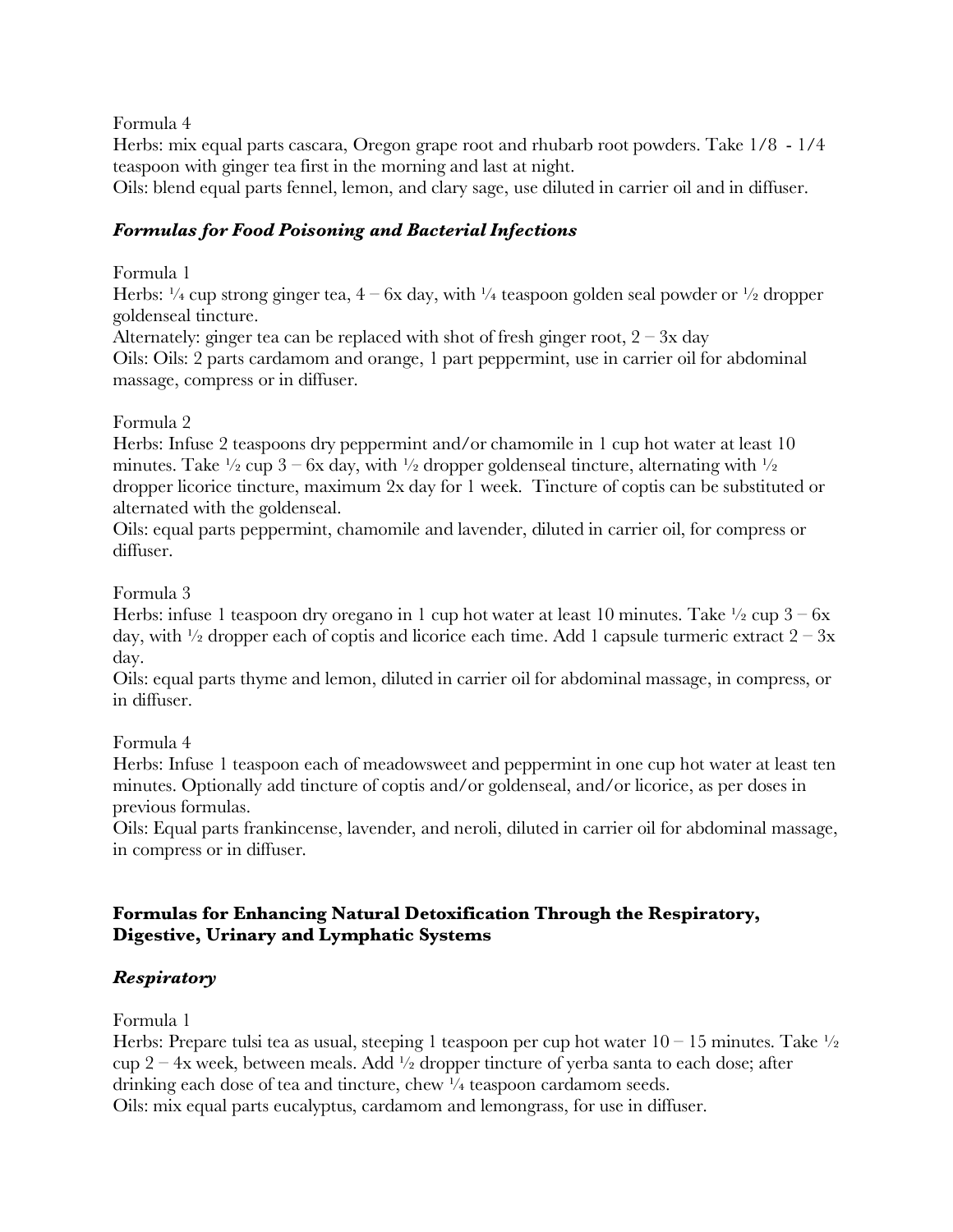#### Formula 2

Herbs: prepare tea of dry thyme leaves in the usual ratio of 1 teaspoon per cup hot water steeped  $10 - 15$  minutes. Take  $\frac{1}{2}$  cup  $2 - 4x$  week between meals, adding  $\frac{1}{2}$  dropper each tincture of licorice and mullein; after drinking each dose of tea and tincture, chew  $\frac{1}{4}$  teaspoon fennel seeds. Oils: equal parts silver fir, pinon pine and juniper. Dilute in carrier oil for application to chest 1- 2x week, dilute for bath  $1 - 2x$  week, and/or use in diffuser.

# *Digestive*

# Formula 1

Herbs: mix  $\frac{1}{4}$  teaspoon triphala powder and  $\frac{1}{4}$  teaspoon slippery elm powder into a cup of mild ginger tea, first in the morning 2x week. Wait at least ½ hour before eating. Oils: mix equal parts fennel, cardamom and caraway oils. Dilute in carrier oil, apply to abdomen  $1 - 2x$  week.

# Formula 2

Herbs: prepare peppermint tea in the usual way, steeping 1 teaspoon per cup hot water  $10 - 15$ minutes. Take ½ cup 4x week, before meals. 2x a week add 5 drops tincture of gentian to each dose of tea, and 2x week on alternating days take one capsule of milk thistle seed with a standardized level of silymarin, which would be in the range of 140 mg.

Oils: mix 5 drops each of lavender and geranium in a cup of mineral salts and disperse in the bath.

# Formula 3

Herbs: prepare tea of schisandra berries, simmering 1 tablespoon per cup water for 15 minutes. Take <sup>1</sup>/<sub>2</sub> cup 3x week. Add the following to each dose on a rotating basis, one per dose: 5 drops of tincture of andrographis, 1 capsule high quality turmeric extract, 1 capsule milk thistle standardized extract.

Oils: equal parts caraway and fennel essential oils, diluted in a carrier and massaged on the abdomen  $2 - 3x$  week.

# *Urinary*

# Formula 1

Herbs: prepare tea of nettles in the usual way, steeping 1 teaspoon per cup hot water for  $10 - 15$ minutes. Take  $\frac{1}{2}$  cup 2 – 4x week, each time adding 1 dropper of corn silk tincture. Oils: mix equal parts of conifer oils such as spruce, pine, fir and juniper; blend with carrier oil, and apply a few drops to lumbar area.

# Formula 2

Herbs: Simmer a small handful of corn silk in 2 cups water for  $10 - 15$  minutes, then add 1 tsp each chamomile and hibiscus flowers; steep for 10 minutes more. Take  $\frac{1}{2}$  cup tea  $2 - 4x$  week, adding 1 dropper of goldenrod tincture to each dose.

Oils: use juniper essential oil diluted in carrier for application over lower abdomen,  $1 - 2x$  week.

#### Formula 3